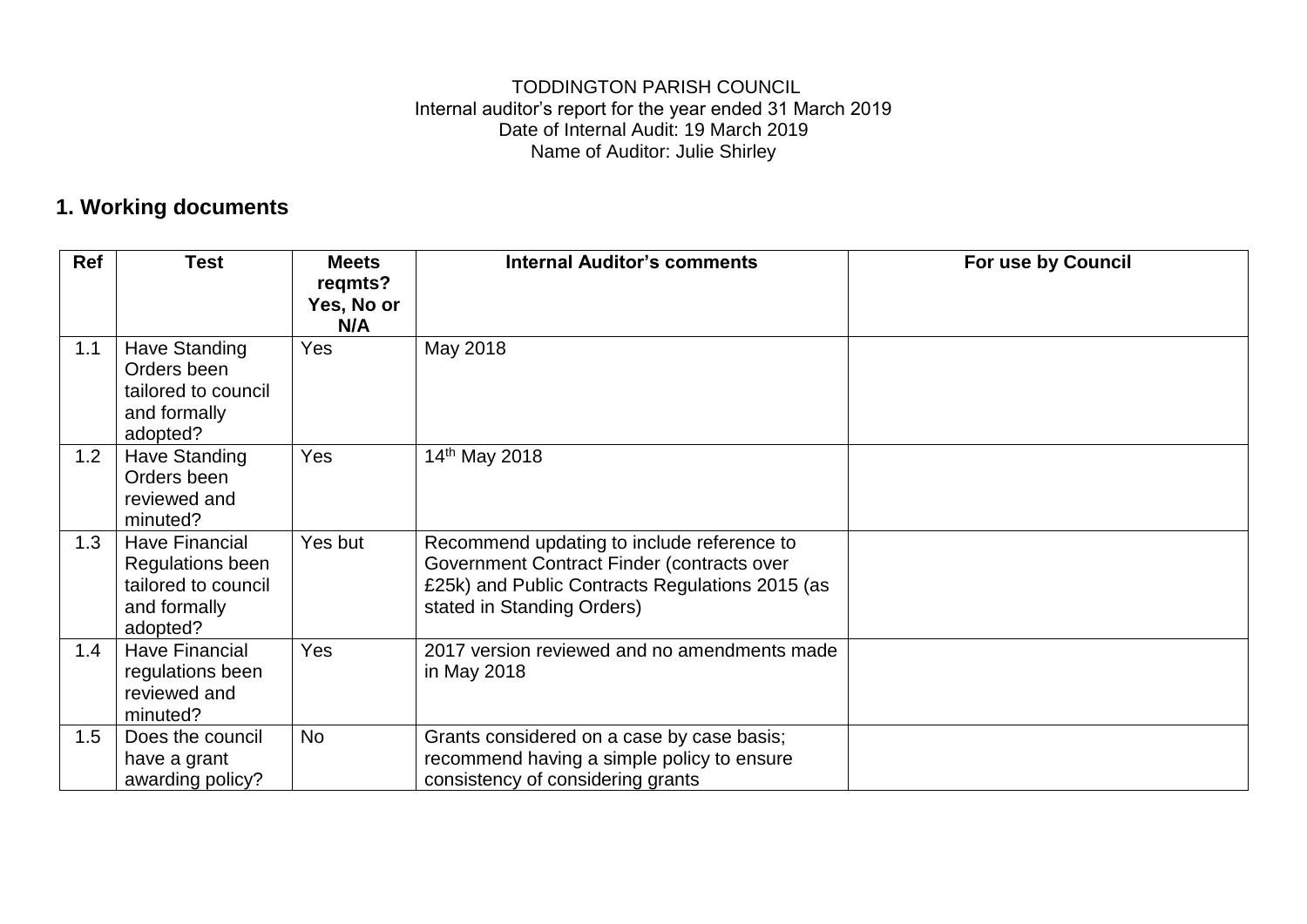| 1.6 | Have items /<br>services above the<br>recommended<br>amount been<br>competitively<br>purchased in<br>accordance with<br>Financial and<br>Procurement                                       | Yes | >500 & <1000 strive for 3 quotes<br>$>1000$ <60k 3 quotes<br>Grass cutting contract went out for tender but only<br>one contractor responded  |  |
|-----|--------------------------------------------------------------------------------------------------------------------------------------------------------------------------------------------|-----|-----------------------------------------------------------------------------------------------------------------------------------------------|--|
|     | Regulations?<br>(LARGE<br><b>COUNCILS)</b>                                                                                                                                                 |     |                                                                                                                                               |  |
| 1.7 | Evidence that<br>council maintains<br>an adequate &<br>effective system of<br>internal control,<br>including risk<br>management and<br>that it is reviewed<br>by full council<br>annually? | Yes | Council has an Internal Controls Policy with ticklist<br>of checks. It's good to see a robust system in<br>place for ensuring financial risk. |  |
| 1.8 | Details of public<br>land and building<br>assets on website<br>(if applicable)?                                                                                                            | Yes | Asset register on website<br>(asset inspection date needs updating - last<br>inspected November 2017)                                         |  |
| 1.9 | Code of conduct<br>adopted?                                                                                                                                                                | Yes | 8 <sup>th</sup> May 2017                                                                                                                      |  |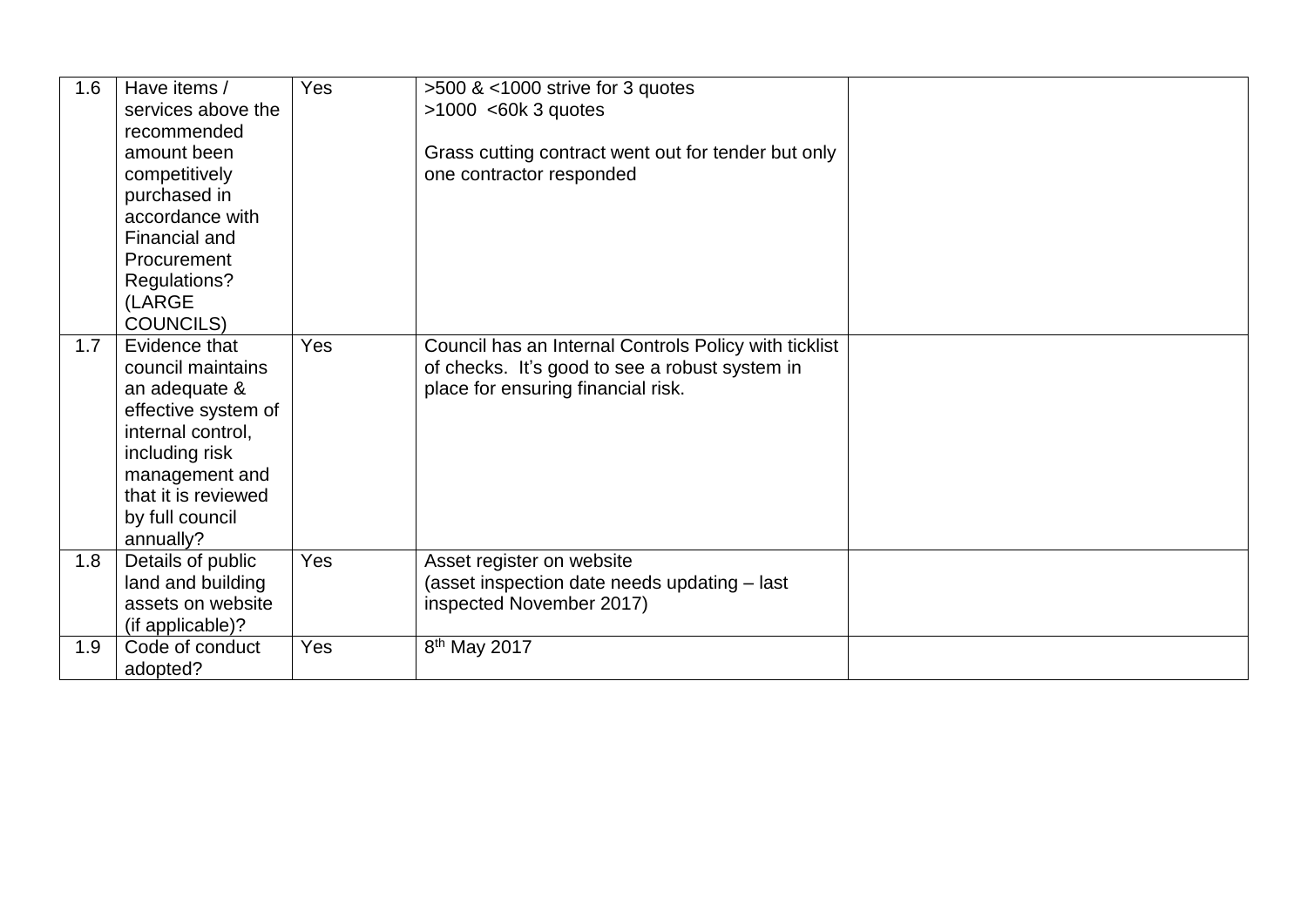### **2. Admin**

| Ref | <b>Test</b>                                                                             | <b>Meets</b><br>regmts?<br>Yes, No or<br>N/A | <b>Internal Auditor's comments</b>                                                                                                                                              | For use by Council |
|-----|-----------------------------------------------------------------------------------------|----------------------------------------------|---------------------------------------------------------------------------------------------------------------------------------------------------------------------------------|--------------------|
| 2.1 | Has the General<br>Power of<br>Competence been<br>adopted (e.g. a<br>minute reference)? | Yes                                          | 14th May 2018                                                                                                                                                                   |                    |
| 2.2 | Is there a separate<br>account for s.137<br>payments?                                   | Yes                                          |                                                                                                                                                                                 |                    |
| 2.3 | Council<br>authorisation of<br>Direct Debit list and<br><b>Standing Orders?</b>         | Yes but                                      | DDs authorised at set-up, eg PWLB payments -<br>Council recommended to review list of DD/SOs<br>once a year.<br>Suggest paying ICO by DD as receive £5 discount<br>by doing so. |                    |
| 2.4 | Was the precept<br>demand properly<br>minuted?                                          | Yes                                          | 8 <sup>th</sup> January 2018 Minutes for 2018/19 precept<br>14th January 2019 Minutes for 2019/20 precept                                                                       |                    |
| 2.5 | Was Petty Cash<br>expenditure<br>approved?                                              | <b>No</b>                                    |                                                                                                                                                                                 |                    |
| 2.6 | Receipts issued for<br>cash income?                                                     | N/A                                          |                                                                                                                                                                                 |                    |
| 2.7 | Is all expenditure<br>supported by VAT<br>invoices, if<br>applicable?                   | Yes                                          |                                                                                                                                                                                 |                    |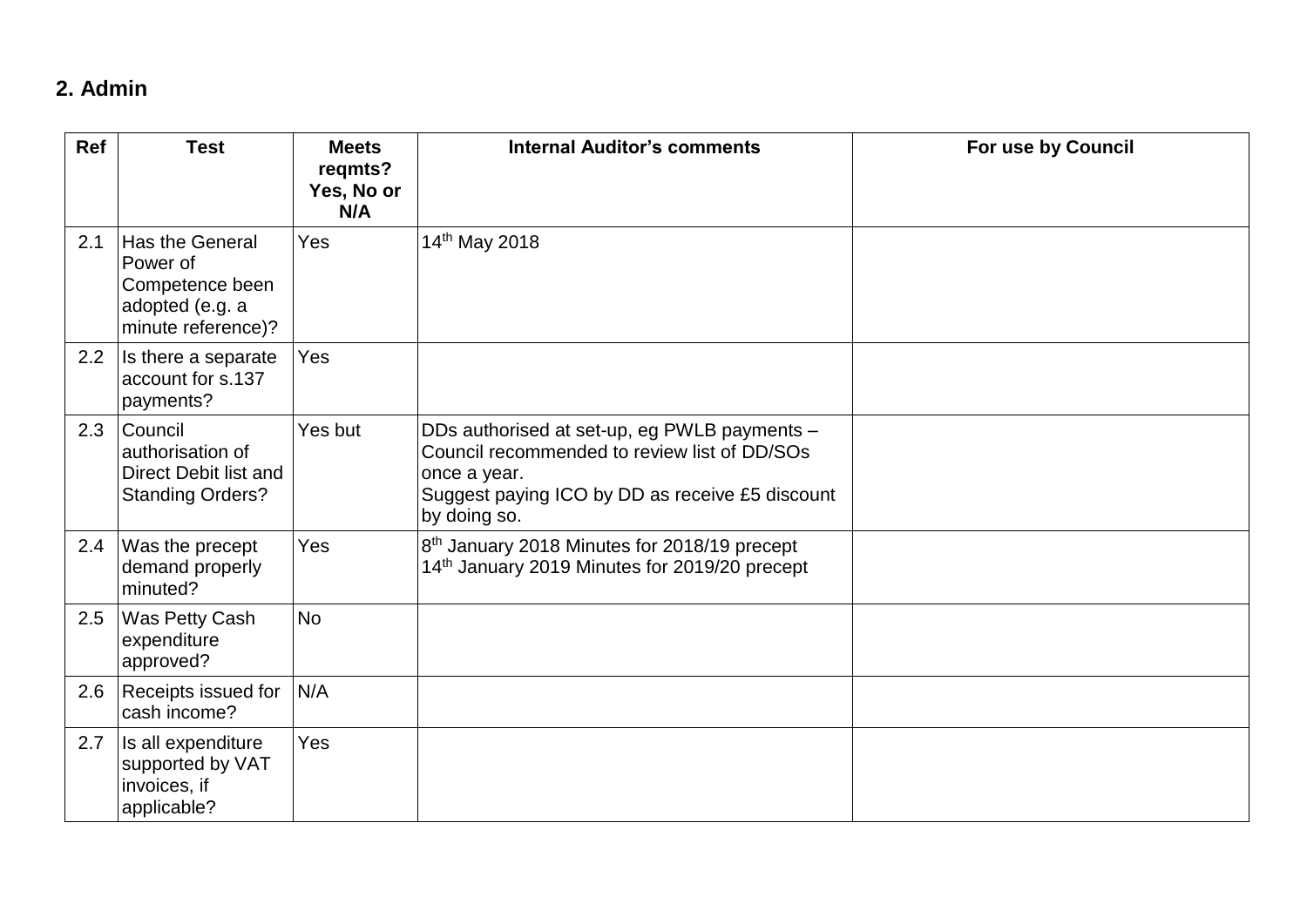|     | 2.8   VAT - recorded and   Yes<br>paid / reclaimed<br>properly? | Clerk to check when VAT last reclaimed and bring<br>up to date if appropriate  |  |
|-----|-----------------------------------------------------------------|--------------------------------------------------------------------------------|--|
| 2.9 | Purpose of loan and Yes<br>power identified, if<br>applicable?  | Before 2018/19 financial year – would have been<br>checked by previous auditor |  |

# **3. Risk management**

| <b>Ref</b> | <b>Test</b>                                              | <b>Meets</b><br>regmts?<br>Yes, No or<br>N/A | <b>Internal Auditor's comments</b>                                                                                                                   | For use by Council |
|------------|----------------------------------------------------------|----------------------------------------------|------------------------------------------------------------------------------------------------------------------------------------------------------|--------------------|
| 3.1        | Insurance policy in<br>place?                            | Yes                                          |                                                                                                                                                      |                    |
| 3.2        | Evidence of review<br>of insurance cover?                | Yes                                          |                                                                                                                                                      |                    |
| 3.3        | Copy of Risk<br>Management policy<br>statement seen?     | Yes                                          | Link to register on the website not working                                                                                                          |                    |
| 3.4        | Asset register seen<br>and up to date?                   | Yes                                          |                                                                                                                                                      |                    |
| 3.5        | Evidence that<br>assets have been<br>inspected for risk? | <b>Yes</b>                                   | Reported to council 9 <sup>th</sup> July 2018 and 2 <sup>nd</sup><br>November 2018                                                                   |                    |
| 3.6        | Review of<br>investments,<br>including bank<br>accounts? | No                                           | Recommend biennial confirmation of bank<br>accounts and authorised signatories to ensure<br>Council up to date on banking / authorising<br>payments. |                    |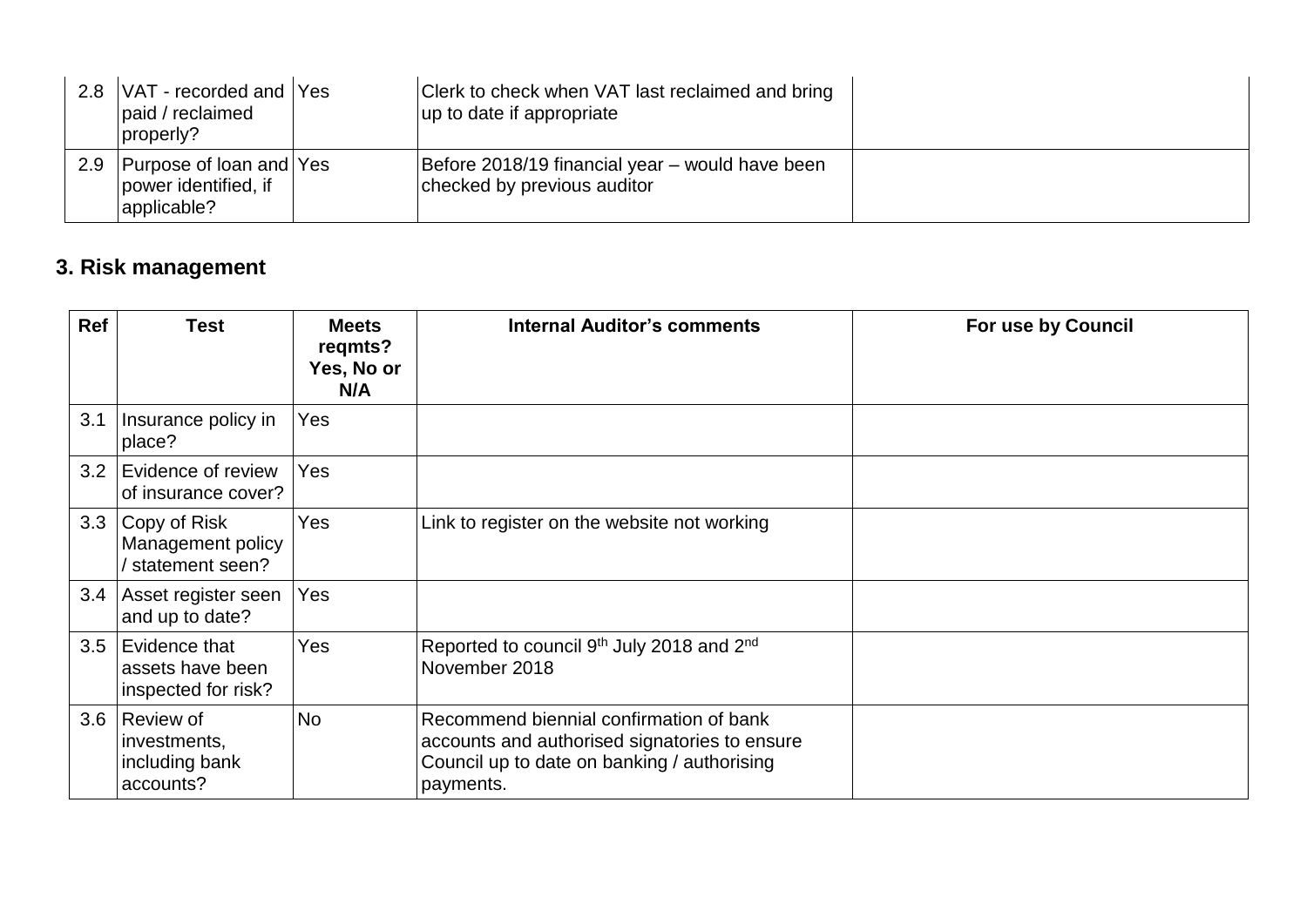| 3.7 | Ils 'two councillor<br>signatures' rule<br>applied for payment<br>orders?                 | No.       | Payments signed by 2 councillors, however<br>invoices not initialled. Recommend that councillors<br>initial invoices to show that they have been<br>checked against the payment as correct. |  |
|-----|-------------------------------------------------------------------------------------------|-----------|---------------------------------------------------------------------------------------------------------------------------------------------------------------------------------------------|--|
|     | 3.8 If credit / debit /<br>prepaid cards in<br>use, are proper<br>procedures in<br>place? | <b>No</b> |                                                                                                                                                                                             |  |
|     | 3.9 Electronic and<br>physical records<br>backed up?                                      | <b>No</b> | All electronic files stored on an encrypted memory<br>stick – recommend having a $2nd$ copy retained by<br>the Chairman                                                                     |  |

## **4. Budgetary controls**

| Ref | <b>Test</b>                                               | <b>Meets</b><br>regmts?<br>Yes, No or<br>N/A | <b>Internal Auditor's comments</b>                      | <b>For use by Council</b> |
|-----|-----------------------------------------------------------|----------------------------------------------|---------------------------------------------------------|---------------------------|
| 4.1 | Was a budget<br>adopted and<br>minuted?                   | Yes                                          |                                                         |                           |
| 4.2 | Were the objectives Yes<br>of the reserves<br>identified? |                                              | General reserve not earmarked for anything<br>specific. |                           |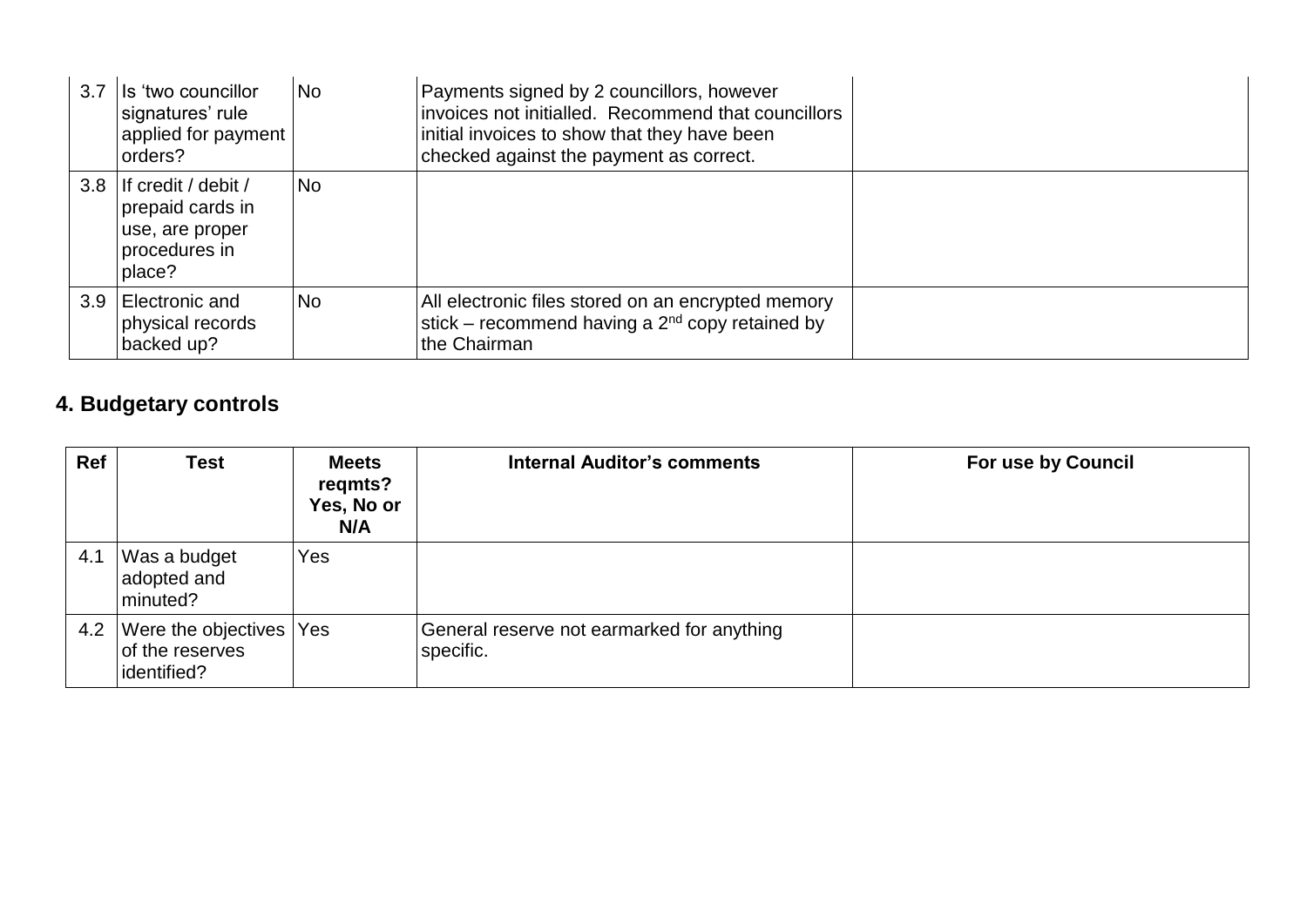| 4.3 | Did the council<br>regularly compare<br>the actual income<br>and expenditure to<br>the budget (as<br>detailed in the<br>financial<br>regulations)? | Yes |                          |  |
|-----|----------------------------------------------------------------------------------------------------------------------------------------------------|-----|--------------------------|--|
| 4.4 | Are any significant<br>unexplained<br>variances from<br>budget minuted?                                                                            | N/A | No significant variances |  |

## **5. Payroll**

| Ref | <b>Test</b>                                                     | <b>Meets</b><br>regmts?<br>Yes, No or<br>N/A | <b>Internal Auditor's comments</b>                                                                                     | For use by Council |
|-----|-----------------------------------------------------------------|----------------------------------------------|------------------------------------------------------------------------------------------------------------------------|--------------------|
| 5.1 | Do all staff have a<br>contract of<br>employment?               | Yes                                          | Current clerk is a Locum so no contract in place at<br>present, however previous clerk had a contract of<br>employment |                    |
| 5.2 | Do salaries paid<br>agree with those<br>approved by<br>Council? | Yes                                          |                                                                                                                        |                    |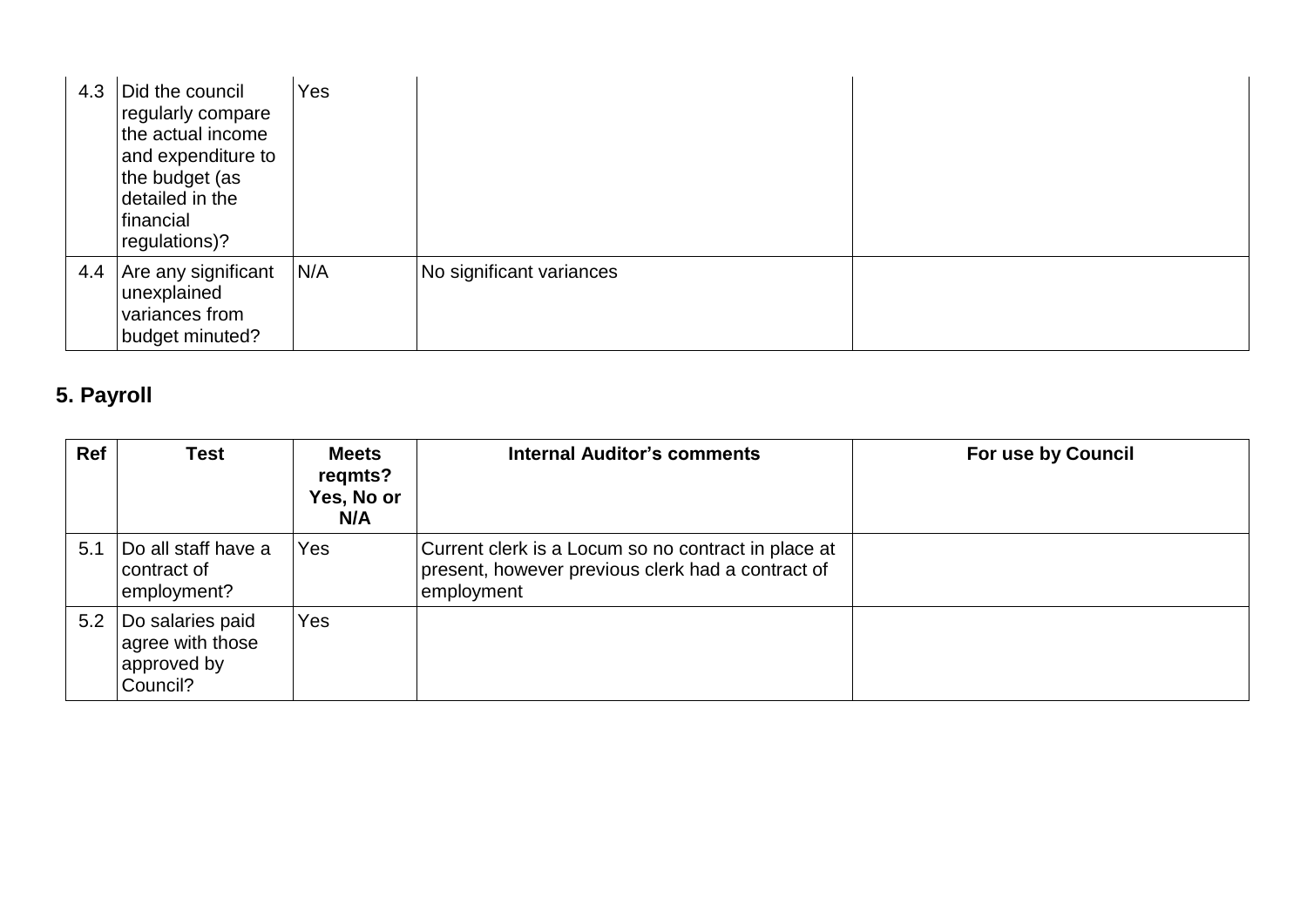| 5.3 | Has the Council<br>registered as an<br>employer with<br>HMRC and have<br>PAYE / NIC been<br>properly dealt with<br>(including year-end<br>procedures)? | Yes |                                     |  |
|-----|--------------------------------------------------------------------------------------------------------------------------------------------------------|-----|-------------------------------------|--|
| 5.4 | Minimum wage<br>paid?                                                                                                                                  | Yes |                                     |  |
| 5.5 | Are Councillor's<br>allowances and<br>expenses properly<br>authorised &<br>controlled?<br>(LARGE<br><b>COUNCILS)</b>                                   | N/A | Expenses not claimed by councillors |  |
|     | 5.6 Pension provision $-$<br>eligible employees<br>offered pension<br>scheme?                                                                          | Yes |                                     |  |

# **6. Year-end procedures**

| <b>Ref</b> | <b>Test</b>                                                                                                       | <b>Meets</b><br>regmts?<br>Yes, No or<br>N/A | <b>Internal Auditor's comments</b> | <b>For use by Council</b> |
|------------|-------------------------------------------------------------------------------------------------------------------|----------------------------------------------|------------------------------------|---------------------------|
| 6.1        | <b>Bank reconciliation: Yes</b><br> - (a) Original bank<br>statement(s) seen?<br>$-$ (b) RFO's<br>reconciliation? |                                              |                                    |                           |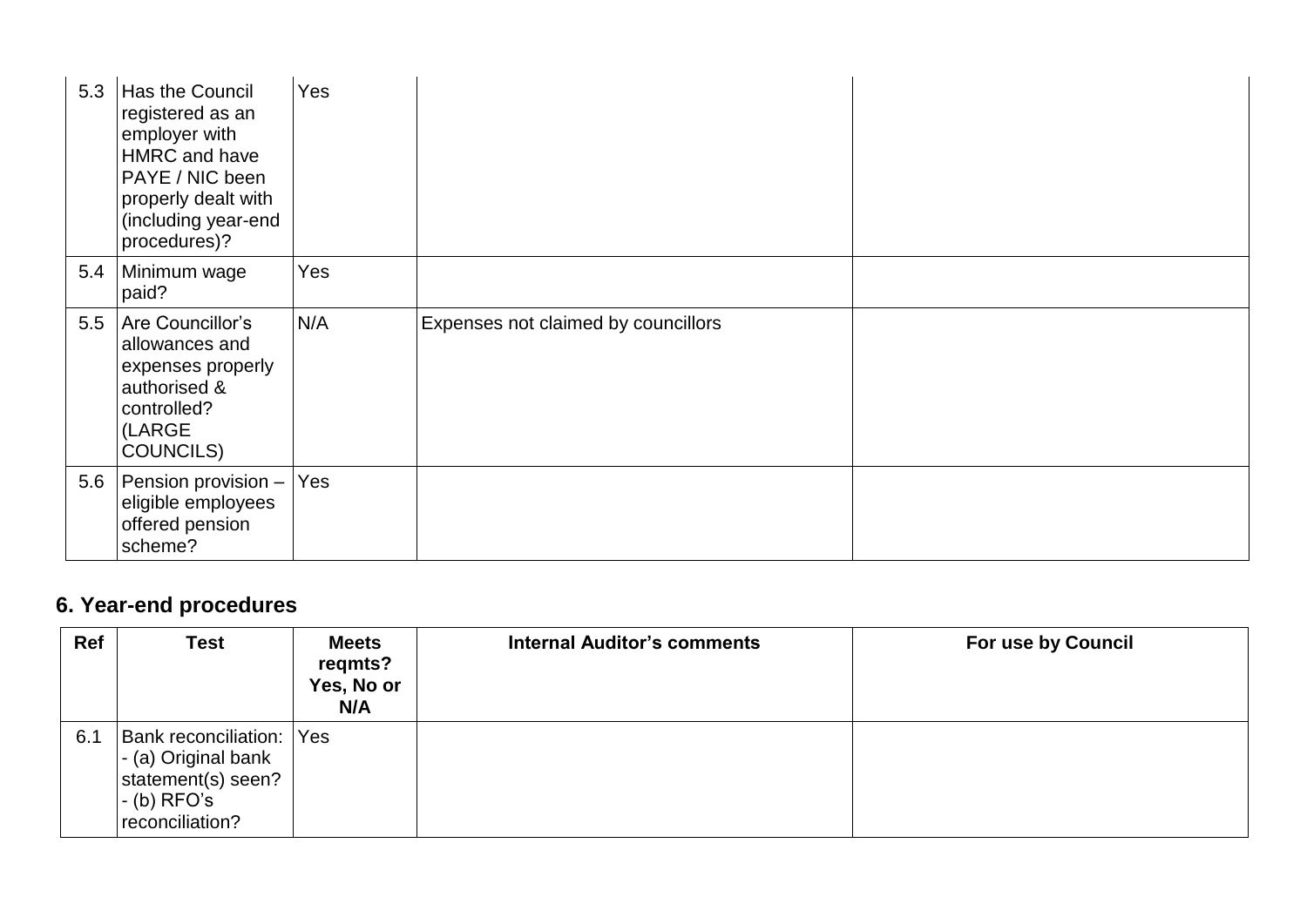| 6.2 | Where appropriate,<br>debtors and<br>creditors properly<br>recorded?<br>(LARGE<br>COUNCILS)                                                                                                  | N/A |  |
|-----|----------------------------------------------------------------------------------------------------------------------------------------------------------------------------------------------|-----|--|
| 6.3 | Council as a whole<br>to consider the<br>year-end accounts?                                                                                                                                  | Yes |  |
| 6.4 | Annual Governance<br>Statement, section<br>1 of Annual Return,<br>approved by whole<br>council and<br>published on<br>website (mandatory<br>for councils with<br>turnover under<br>£25,000)? | Yes |  |
| 6.5 | <b>Annual Statement</b><br>of Accounts, section<br>2 of Annual Return,<br>approved by whole<br>council?                                                                                      | Yes |  |
| 6.6 | Previous internal<br>audit - action taken<br>where<br>recommended?                                                                                                                           | Yes |  |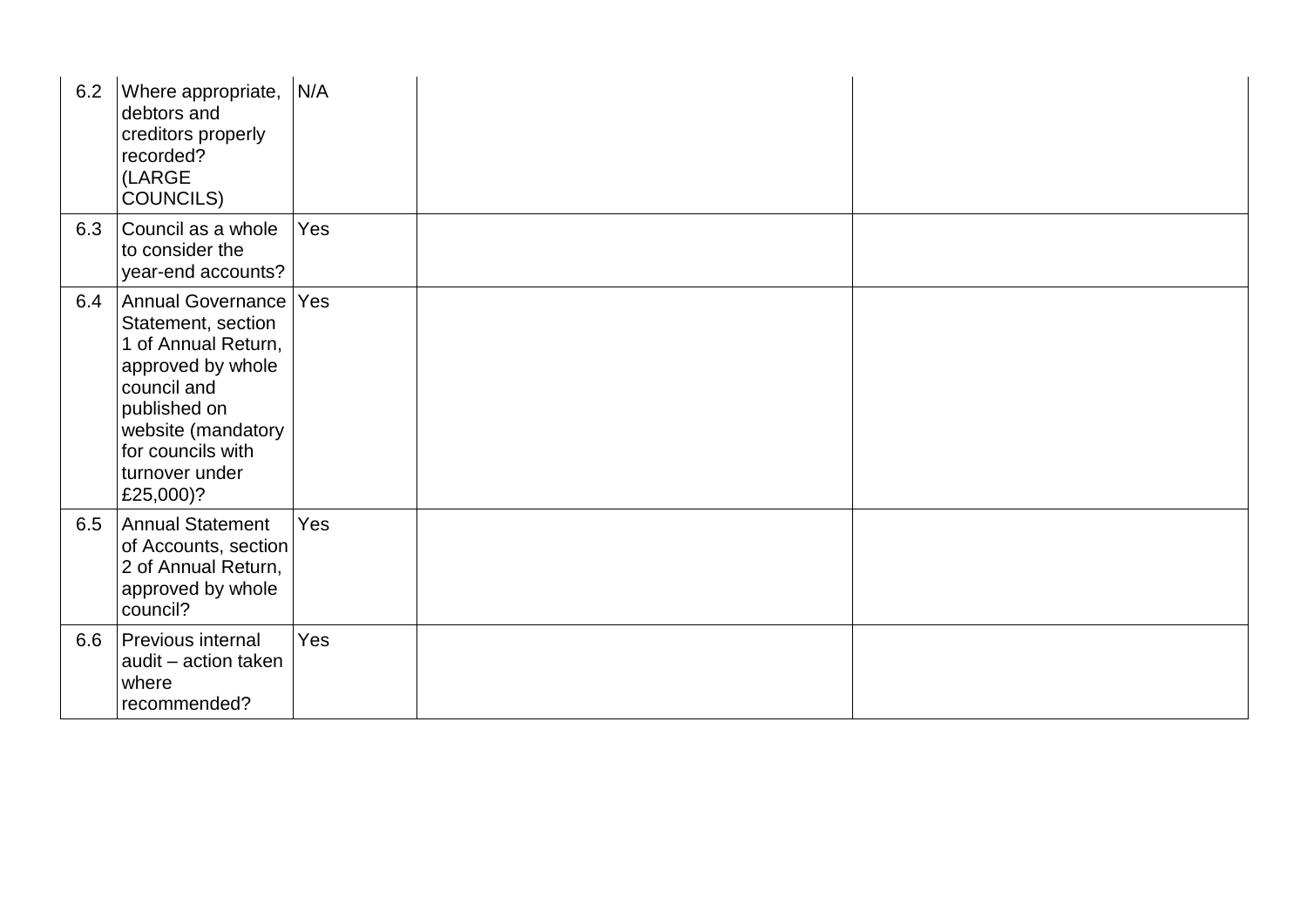| 6.7 | Internal Audit page<br>published on<br>website (mandatory<br>for councils with<br>turnover under<br>£25,000)? | Yes |
|-----|---------------------------------------------------------------------------------------------------------------|-----|
| 6.8 | <b>Previous external</b><br>audit - action taken<br>where<br>recommended?                                     | N/A |

#### **7. Other matters**

| Ref | <b>Test</b>                                       | <b>Meets</b><br>regmts?<br>Yes, No or<br>N/A | <b>Internal Auditor's comments</b> | <b>For use by Council</b> |
|-----|---------------------------------------------------|----------------------------------------------|------------------------------------|---------------------------|
| 7.1 | Policies in place for<br>compliance with<br>GDPR? | Yes                                          |                                    |                           |
| 7.2 | Is the Council a<br><b>Managing Trustee?</b>      | No                                           |                                    |                           |

#### **8. Procedures**

| Ref | <b>Test</b>                                       | <b>Meets</b><br>regmts?<br>Yes, No or<br>N/A | <b>Internal Auditor's comments</b> | <b>For use by Council</b> |
|-----|---------------------------------------------------|----------------------------------------------|------------------------------------|---------------------------|
| 8.1 | Minutes - DPIs or<br>other interests<br>recorded? | Yes                                          |                                    |                           |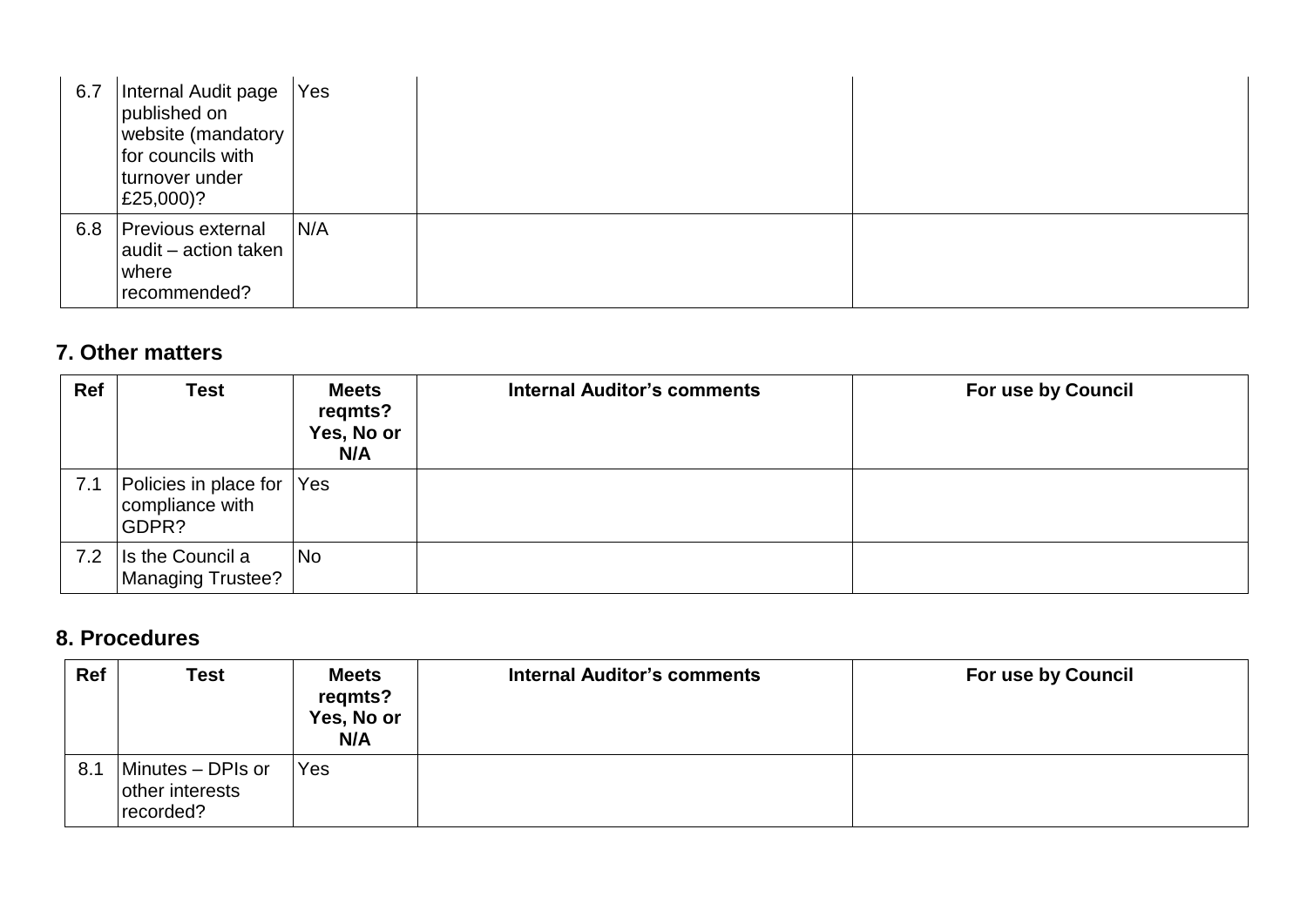| 8.2 | Minutes published<br>on website in draft<br>form within one<br>month? | Yes        |                                    |
|-----|-----------------------------------------------------------------------|------------|------------------------------------|
| 8.3 | Minutes initialled on<br>each page and final<br>page signed?          | <b>Yes</b> |                                    |
| 8.4 | Compliance with<br>Transparency<br>Code/guidance?                     | Yes        |                                    |
| 8.5 | List of members'<br>interests held?                                   | Yes        | Held by Tewkesbury Borough Council |
| 8.6 | Were books made<br>up to date?                                        | Yes        | Latest entry 14/01/19              |
| 8.7 | Agendas signed<br>and displayed 3<br>clear days' prior to<br>meeting? | Yes        |                                    |
| 8.8 | Summons issued in<br>proper format?                                   | Yes        |                                    |